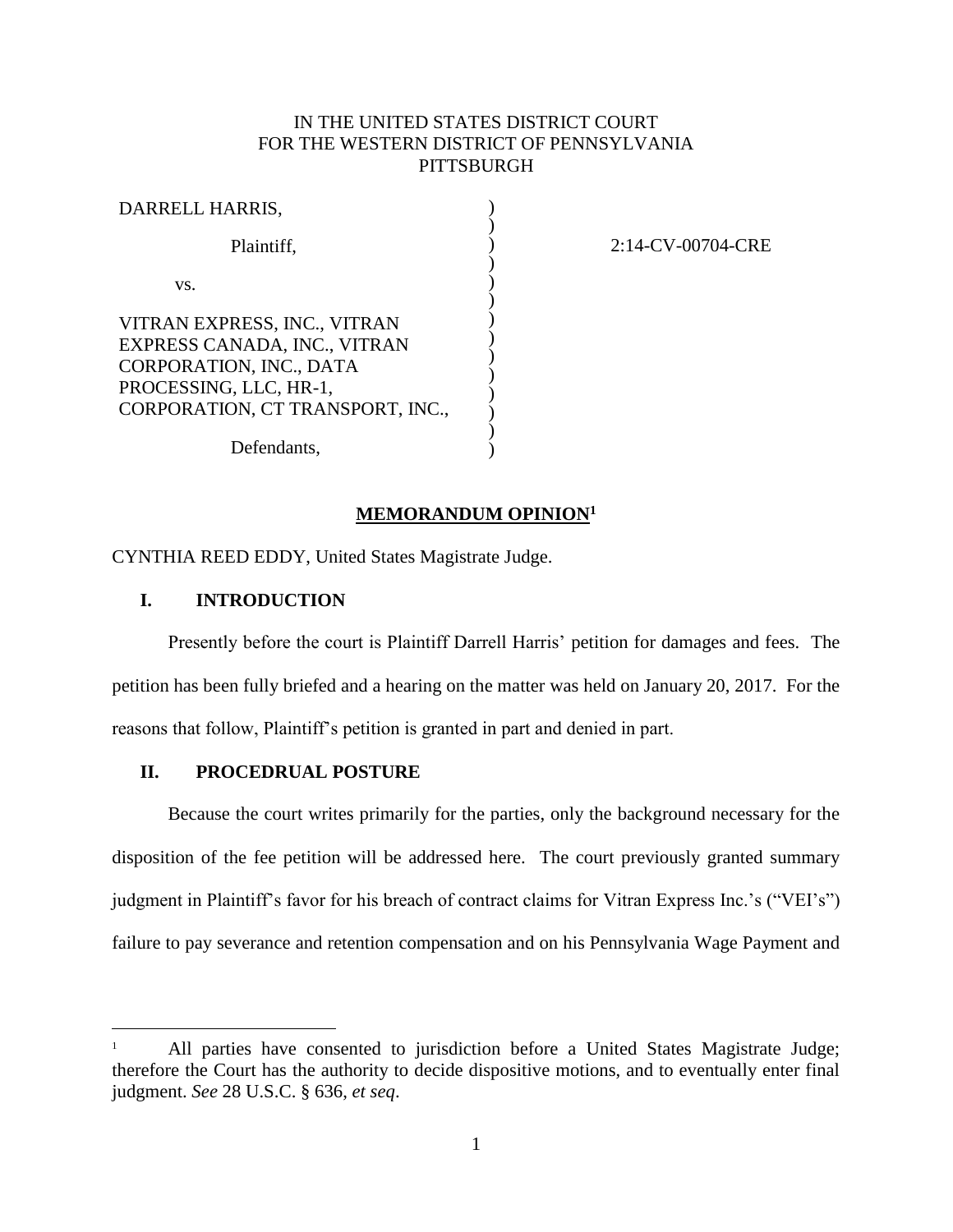Collection Law ("WPCL") claim pursuant to Federal Rule of Civil Procedure 56(f), after giving the parties the opportunity to brief the matter, and the matter having been so briefed, but did not make a determination as to the amount of damages to be awarded to Plaintiff under the Employment Agreement and Retention Incentive Agreement. Consistent with that decision, the court ordered the parties to brief the issue of attorneys' fees and damages applicable under the WPCL along with other costs and prejudgment interest. Each topic will be discussed separately.

## **III. FINDINGS OF FACT**

## *a. Harris' Termination of Employment and Relevant Employment Agreement Provisions Regarding Damages*

1. Plaintiff, Darrel Harris, was recruited by Defendant Vitran Express, Inc, ("VEI") with six other senior executives to lead a turnaround of VEI's troubled United States truck-based freight operations.

2. Plaintiff began his employment with VEI on August 1, 2012 in the capacity of Senior Vice-President of Sales and Marketing/Pricing.

3. On January 23, 2013, Plaintiff and VEI entered into an Executive Employment Agreement ("Employment Agreement").

4. The Employment Agreement provided Plaintiff with an annual base salary of \$250,000 which was to continue until Harris' employment with VEI otherwise ended pursuant to the terms and conditions set forth in the Employment Agreement.

5. Paragraph 3(b)(ii) of Plaintiff's Employment Agreement would entitle Plaintiff to twelve (12) months' worth of compensation (\$250,000) if his employment was termination "without case."

6. By letter dates October 17, 2013 from Moroun to Plaintiff, Moroun terminated Plaintiff's employment.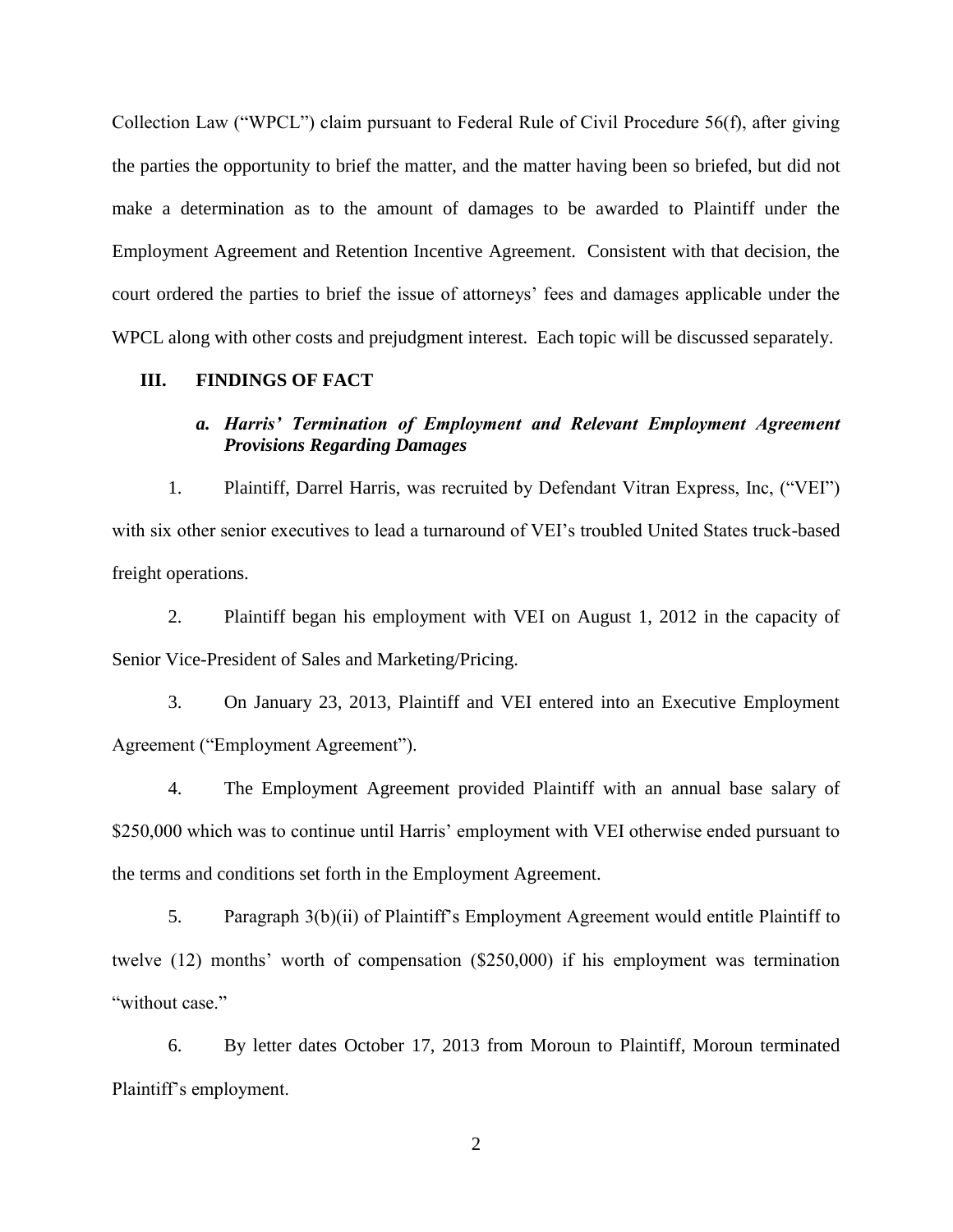7. By Memorandum Opinion dated November 2, 2016, the Court held that VEI terminated Plaintiff on October 17, 2013 "without cause," as that term is defined in the Employment Agreement.

# *b. Retention Compensation*

8. On June 25, 2013, VEI, Vitran Corporation Inc. and Plaintiff entered into a Retention Incentive Agreement.

9. The Retention Incentive Agreement provides that Plaintiff is entitled to an amount of \$62,500 if he remained continuously employed with VEI through December 31, 2013, and an amount of \$125,000 if he remained continuously employed with VEI through April 30, 2014.

The agreement provides in pertinent part that:

(c) . . . the Executive shall remain entitled to receive the First Retention Payment and the Second Retention Payment if the Executive ceases to be an active employee of the Company or an affiliate of the Company at any time prior to the Second Retention Date [(or April 30, 2014)]: (i) on account of the Executive's termination by the Company or its applicable affiliate without "cause for termination" in which case payment of both the First Retention Payment and the Second Retention Payment, if and to the extent not then paid, shall be made by the Company or, failing payment by the Company, by Parent to the Executive within five (5) business days after the date of the Executive's termination by the Company or its applicable affiliate[.]

Retention Incentive Agreement § 1(c)(i) [ECF No. 75-1].

# *c. Severance Compensation*

10. The Employment Agreement provides for two separate severance amounts: (1) if Plaintiff was terminated "without cause," he is "entitled to a lump sum amount equivalent to twelve (12) months' compensation[;]" and (2) if Plaintiff was terminated "without cause" within 365 days following a "change of control" of VEI, Plaintiff is entitled to "a lump sum amount equivalent to eighteen (18) months' compensation." Employment Agreement [ECF No. 71-5] at § 3(b)(iii),  $(b)(iv)$ .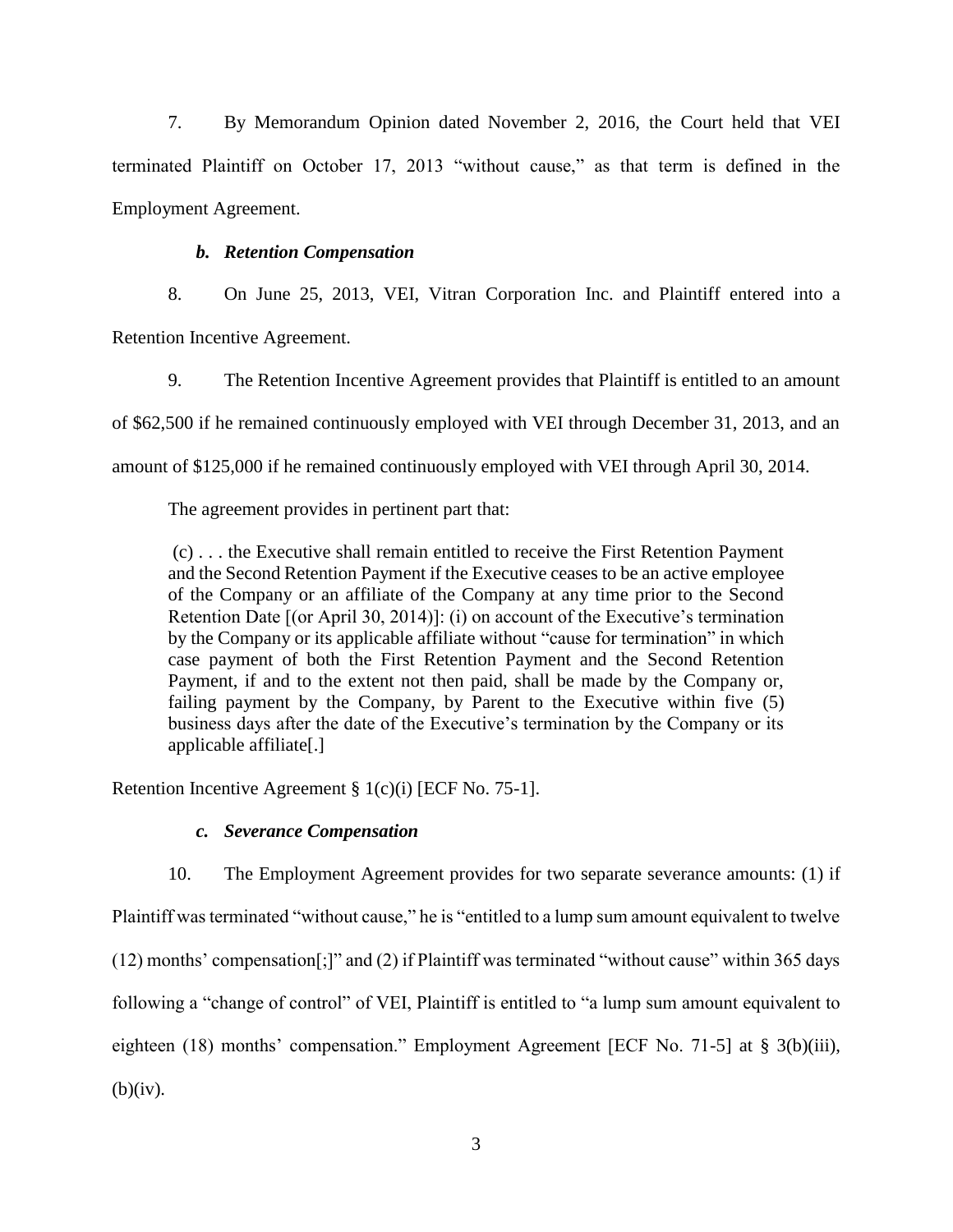11. While there are different definitions of "change in control" under the agreement, Plaintiff relies on Section  $3(c)(B)(ii)$  in arguing he is entitled to eighteen months' severance compensation:

(B) as a result of a takeover bid, merger, consolidation or other business combination, or sale of assets of the Parent, that in each case is supported by a majority of the directors of the Parent, . . . (ii) the persons who were the directors of the Parent immediately before the transaction, cease to constitute a majority of the board of directors of the Parent either directly, or indirectly, as a result of the applicable transaction[.]

*Id.* at § 3(c)(B)(ii).

12. Section 2(a) of the Employment Agreement defines "Parent" as Vitran Corporation, Inc., a Canadian corporation.

13. On October 7, 2013, and pursuant to the Stock Sale and Purchase Agreement, Data Processing, LLC purchased the stock of Vitran Corporation – a Nevada corporation – from Parent VEI.

14. Mr. Moroun is the sole owner/member of Data Processing, LLC.

#### *d. The Butler County Action*

15. Prior to Plaintiff filing the present federal action, VEI filed an Action for Declaratory Relief in the Court of Common Pleas of Butler County on November 4, 2013 (the "Butler County action").

16. On January 24, 2014, VEI served Plaintiff with its Notice of Intention to Take Default Judgment pursuant to Pa. R. Civ. P. 237.

17. On February 14, 2014, Plaintiff filed Preliminary Objections to VEI's Action for Declaratory Relief, as well as his Request for Oral Argument on Preliminary Objections to Plaintiff's [VEI's] Complaint, and filed his brief in support on March 17, 2014.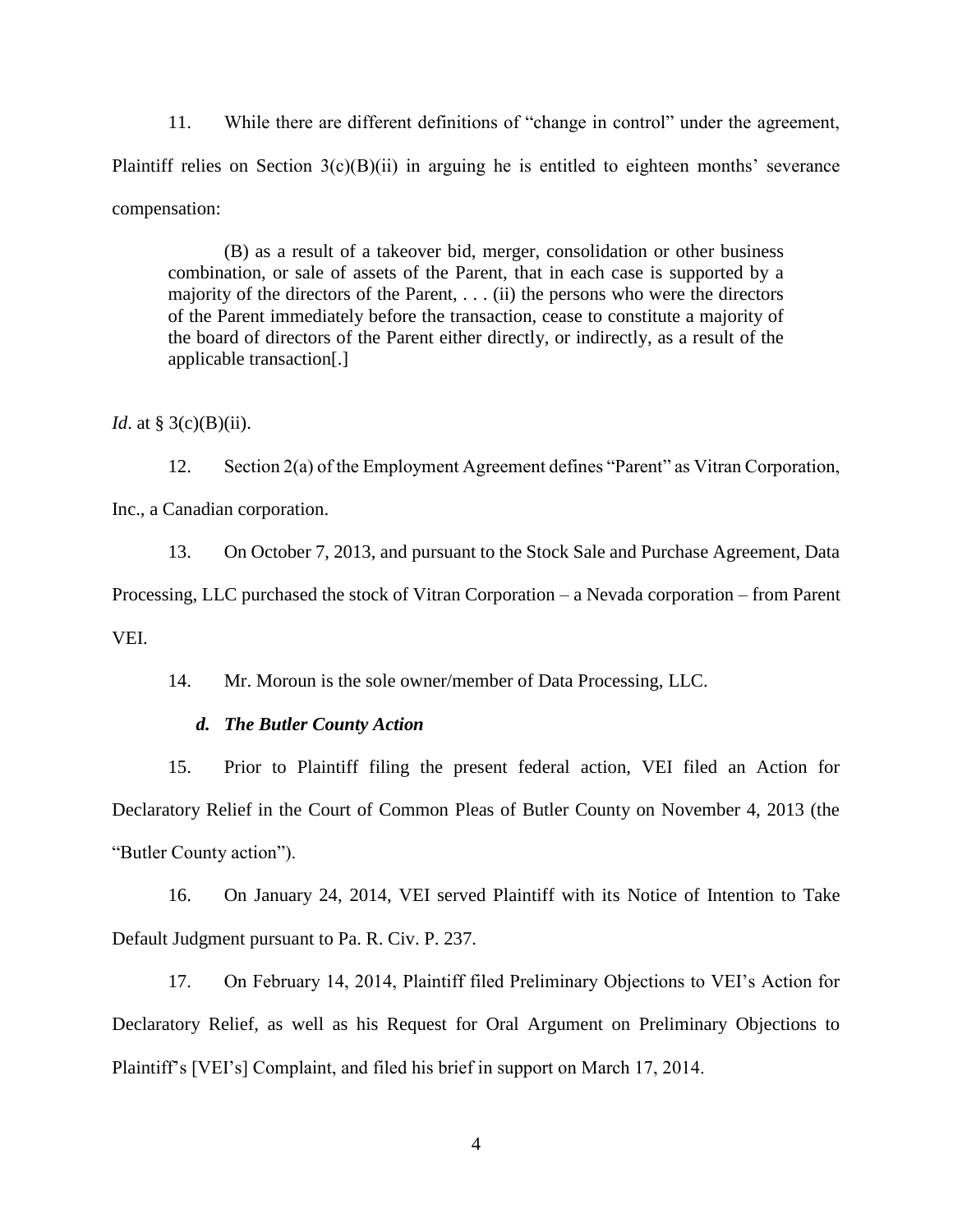18. VEI filed its Answer to Harris' Preliminary Objections, and oral argument was held on the matter.

19. The court overruled the Preliminary Objections in their entirety.

20. The Butler County action is currently pending.

#### *e. Relevant Attorneys' Fees: Plaintiff's Fee Petition*

21. Pursuant to Plaintiff's Petition for Damages and Fees, Attorney Cafardi, Plaintiff's lead counsel, charged between \$260 and \$275 per hour for legal services he rendered to Plaintiff in both the Federal and Butler County actions. He billed a total of 295.90 hours.

22. Consulting partner William Wyrick charged between \$275 and \$290 per hour. He billed a total of 10.50 hours.

23. Several associates working with Attorney Cafardi charged rates between \$225 and \$250 per hour and billed a total of 146.90 hours.

24. Attorney Cafardi's paralegal charged between \$135 and \$145 per hour for paralegal services and billed a total of 11.20 hours.

25. The total hours billed for both the Federal and Butler County actions were 464.50; however, 87.50 hours were attributable to Plaintiff's unsuccessful EEOC/Title VII claims. As a result, these 87.50 hours were deducted from the total hours billed, as described more fully in the Fee Petition.

26. Plaintiff's fee petition seeks reimbursement for attorneys' fees and costs in the amount of \$129,255.17, which represents the total fees and costs resulting from the 376.85 billable hours attributable to both the Federal and Butler County actions.

#### *f. Prejudgment Interest*

27. Plaintiff seeks prejudgment interest at the prevailing rate of 6% for a total of 37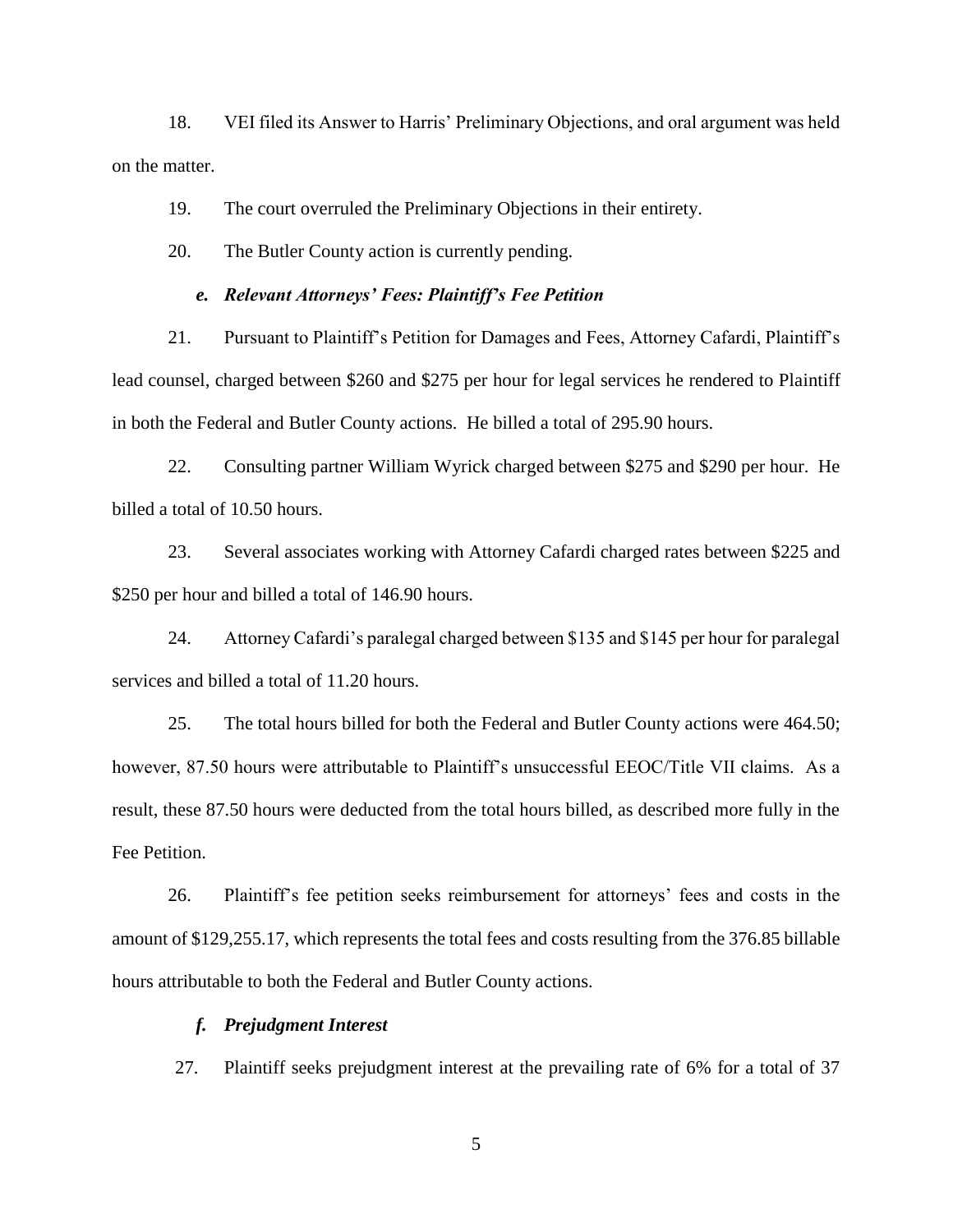months, as of October 18, 2013, the date of Plaintiff's termination without cause.

28. Defendants argue that Plaintiff should only be entitled to prejudgment interest for a period of 20.8 months at the prevailing rate of 6% because Plaintiff's own litigation strategy accounted for the delay in the award.

### **IV. CONCLUSIONS OF LAW**

#### *a. Attorneys' Fees*

29. The WPCL states:

The court in any action brought under this section shall, in addition to any judgment awarded to the plaintiff . . . allow costs for reasonable attorneys' fees of any nature to be paid by the defendant.

43 P.S. § 260.9a(f); *see also Oberneder v. Link Computer Corp.*, 674 A.2d 720, 722 (Pa. Super. 1996) (providing for mandatory award of attorneys' fees).

30. The United States Supreme Court has held that reasonable fee determinations are subject to the lodestar analysis, which provides that "the most useful starting point for determining the amount of a reasonable fee is the number of hours reasonably expended on the litigation multiplied by a reasonable hourly rate." *Hensley v. Eckhart*, 461 U.S. 424, 433 (1983).

31. "The general rule is that a reasonable hourly rate is calculated according to the prevailing market rates in the community." *Washington v. Philadelphia County Court of Common Pleas*, 89 F.3d 1031, 1035 (3d Cir. 1996).

32. The hourly rates set forth in Plaintiff's Fee Petition are reasonable for complex employment litigation in the Pittsburgh metropolitan area, the relevant legal community for determining the reasonableness of attorneys' fees.

33. Plaintiff is not entitled to recover an additional \$20,521.54 in fees and costs incurred in the Butler County action because he has not proffered any relevant legal authority to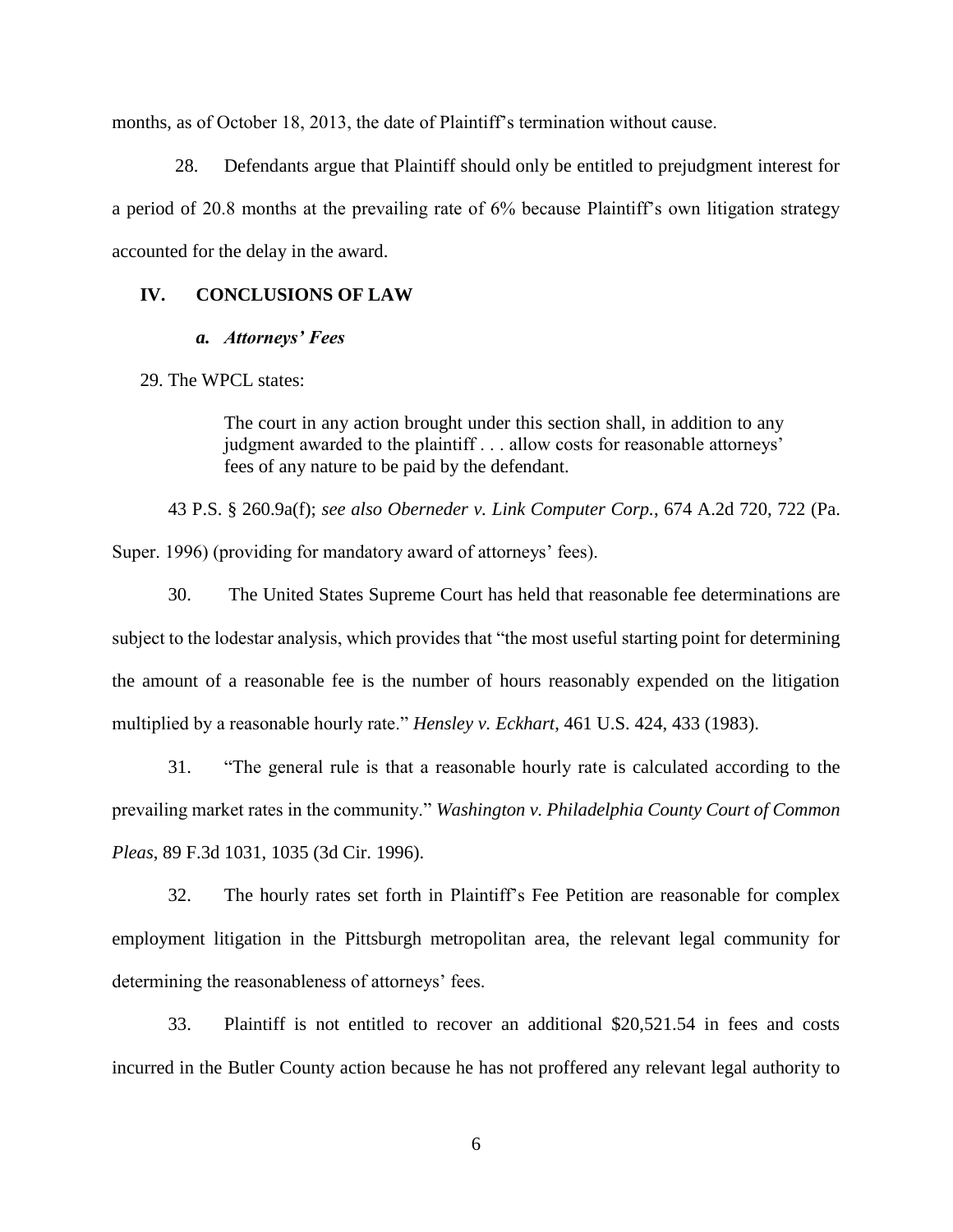support such a finding. *Jones v. Muir,* 515 A.2d 855 (Pa. 1986) (The party claiming entitlement to an award of fees bears the burden of proving such entitlement).

34. Plaintiff has cited to no authority that a prevailing party in a federal lawsuit can be reimbursed for attorneys' fees in a separate but related state court lawsuit.

35. Plaintiff's reliance on *Hensley v. Eckerhart*, 461 U.S. 424, 434 (1983) for this proposition is misplaced, as in that case, the Supreme Court determined whether it was appropriate to award fees and costs to a prevailing part for interrelated claims arising in a single lawsuit, despite the fact that all of the originally pled claims in that matter were not before the court for final disposition.

36. Accordingly, Plaintiff is not entitled to recover any of the attorneys' fees related to the Butler County action.

37. The court will now turn to the remainder of Plaintiff's fee petition, as the district court has the sole discretion to determine the reasonable amount of attorneys' fees under a WPCL claim. *Oberneder,* 696 A.2d at 151 n. 4 ("the [WPCL] only mandates an award of reasonable attorneys' fees. Courts retain discretion to determine the amount of fees owed.").

38. This court finds that it would be unreasonable to award Plaintiff reimbursement for attorneys' fees expended following this court's March 31, 2016 Memorandum Opinion and Order disposing of Defendants' motion for summary judgment. Had Plaintiff filed a cross-motion for summary judgment at the appropriate juncture, the attorneys' fees related to, *inter alia*, trial preparation, pre-trial submissions, responding to the courts' Rule 56(f) Notice, and attending mediation would not have been incurred.

39. Accordingly, the following amounts will be deducted from Plaintiff's award of attorneys' fees as unreasonable: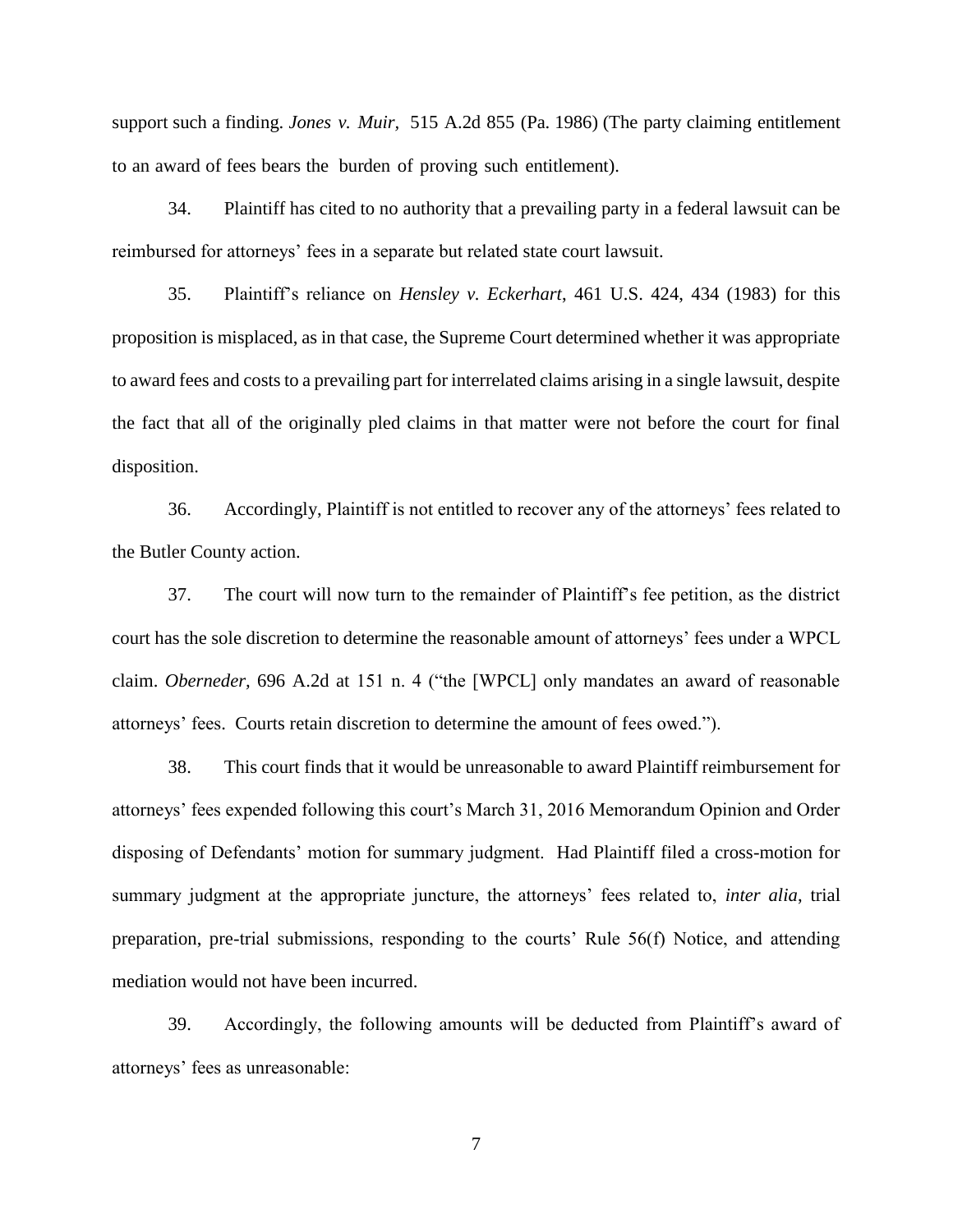- A deduction of \$1,169.13 as set forth in Invoice 0416071 dated  $4/30/2016$  the amounts of \$632.50 and \$72.50 related to attending a Butler County action conference has previously been deducted;
- A deduction of \$2,035 as set forth in Invoice 0516085 dated 5/31/2016;
- A deduction of \$23,544 as set forth in Invoice 0616078 dated 6/30/2016;
- A deduction of \$9,620 as set forth in Invoice 0716070 dated 7/31/2016;
- A deduction of \$4,812.50 as set forth in Invoice 0816070 dated 8/31/2016;
- A deduction of \$7,833.50 as set forth in Invoice 0916069 dated 9/30/2016; and
- A deduction of \$3,957.50 as set forth in Invoice  $1016077$  dated  $10/31/2016$ .

40. The amount of \$129,255.17 that Plaintiff seeks for reimbursement of attorneys' fees will be deducted by \$20,521.54 for the Butler County action and will be deducted by \$52,971.63 for unreasonable fees incurred, for a total deduction of \$73,493.17.

41. Accordingly, Plaintiff is awarded a total of \$55,762 for reimbursement of attorneys'

## fees.

## *b. Liquidated Damages*

42. Section 260.10 of the WPCL states:

Where wages remain unpaid for thirty days beyond the regularly scheduled payday . . . and no good faith contest or dispute of any wage claim including the good faith assertion of a right of set-off or counter-claim exists accounting for such non-payment, the employe shall be entitled to claim, in addition, as liquidated damages an amount equal to twenty-five percent (25%) of the total amount of wages due, or five hundred dollars (\$500), whichever is greater.

43 P.S. § 260.10.

43. A "good faith contest" must be proven by clear and convincing evidence. *Andrews* 

*v. Cross Atlantic Capital Partners, Inc.*, 158 A.3d 123, 137 (Pa. Super. 2017) (citations omitted).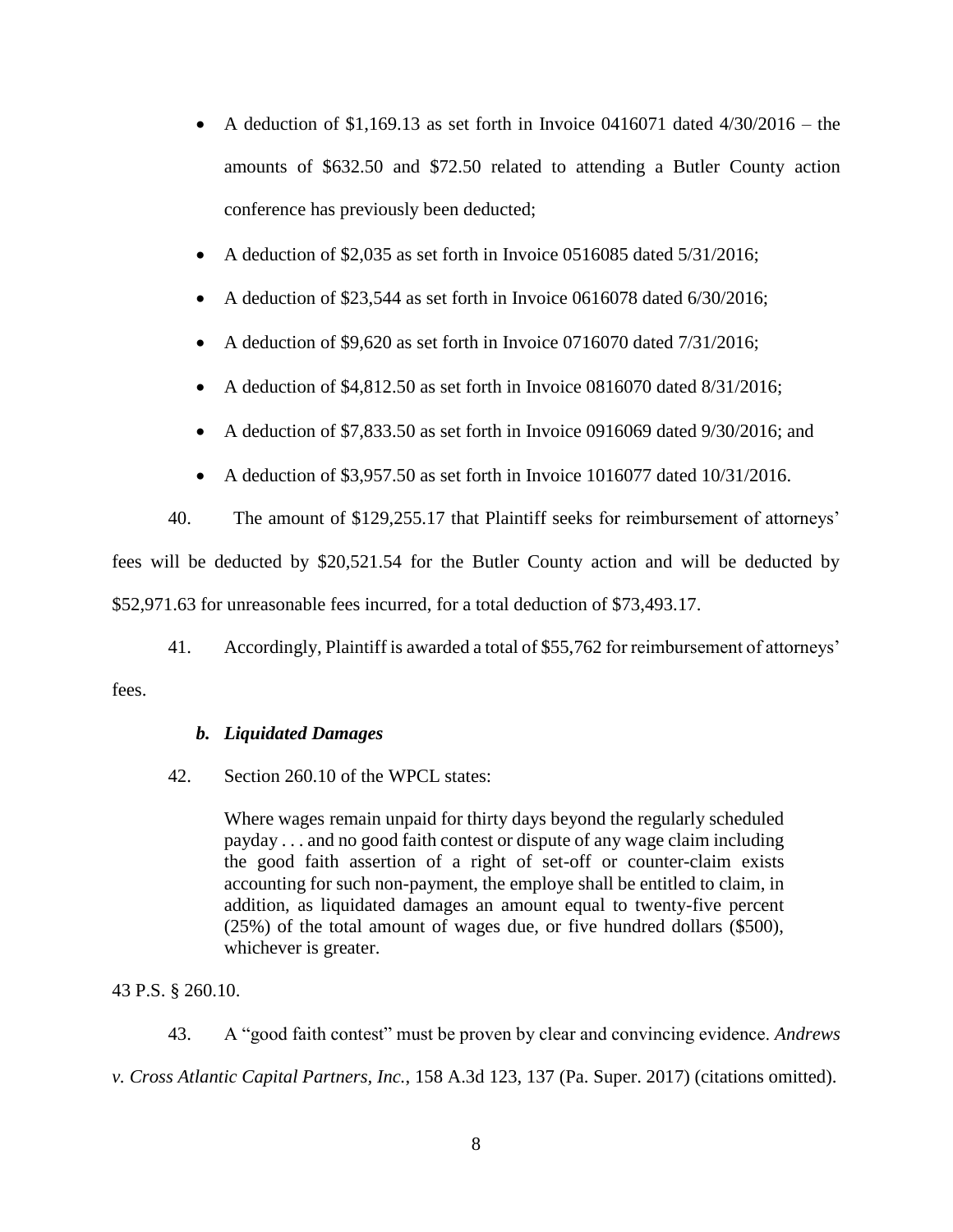44. "Good faith" is found in "any contest or dispute that is based on facts that would lead a reasonable person to find a legitimate dispute as to whether wages were due[.]" *Wieczorek v. Dempsey Partners, LLC*, 2013 WL 6578788, at \*6 (E.D.Pa. 2013) (citations omitted).

45. Here, Defendants have established that they had a good faith basis for withholding his wages, as they believed that Plaintiff materially breached his contractual duties he owed to the company by his poor performance and insubordination.

46. This is further evidenced by VEI initiating a lawsuit in the Court of Common Pleas for Butler County, Pennsylvania against Plaintiff under the employment agreement one month after Plaintiff's separation from employment. *See Hartman v. Baker*, 766 A.2d 347, 354 (Pa. Super. 2000) (incorrect legal conclusions made in good faith are not grounds to award liquidated damages under the WPCL).

47. Accordingly, the court finds that Plaintiff is not entitled to liquidated damages under his WPCL claim.

#### *c. Prejudgment Interest*

48. In breach-of-contract actions in Pennsylvania, prejudgment interest is allowable at the legal rate of six percent from the date payment was wrongfully withheld. *See Girard Bank v. John Hancock Mut. Life Ins. Co.*, 524 F. Supp. 884, 897 (E.D. Pa. 1981).

49. Defendant's argument that an award of prejudgment interest should be both equitable and fair is rejected, as equitable considerations for an award of prejudgment interest applies only to a claim involving unliquidated damages. *See Montgomery County v. Microvote Corp.*, 2001 WL 722485, at \*5 (E.D.Pa. 2001) (collecting cases).

50. Here, the damages are liquidated, *i.e.*, "stated in the contract or ascertainable by application of a formula stated in the contract." *Id*.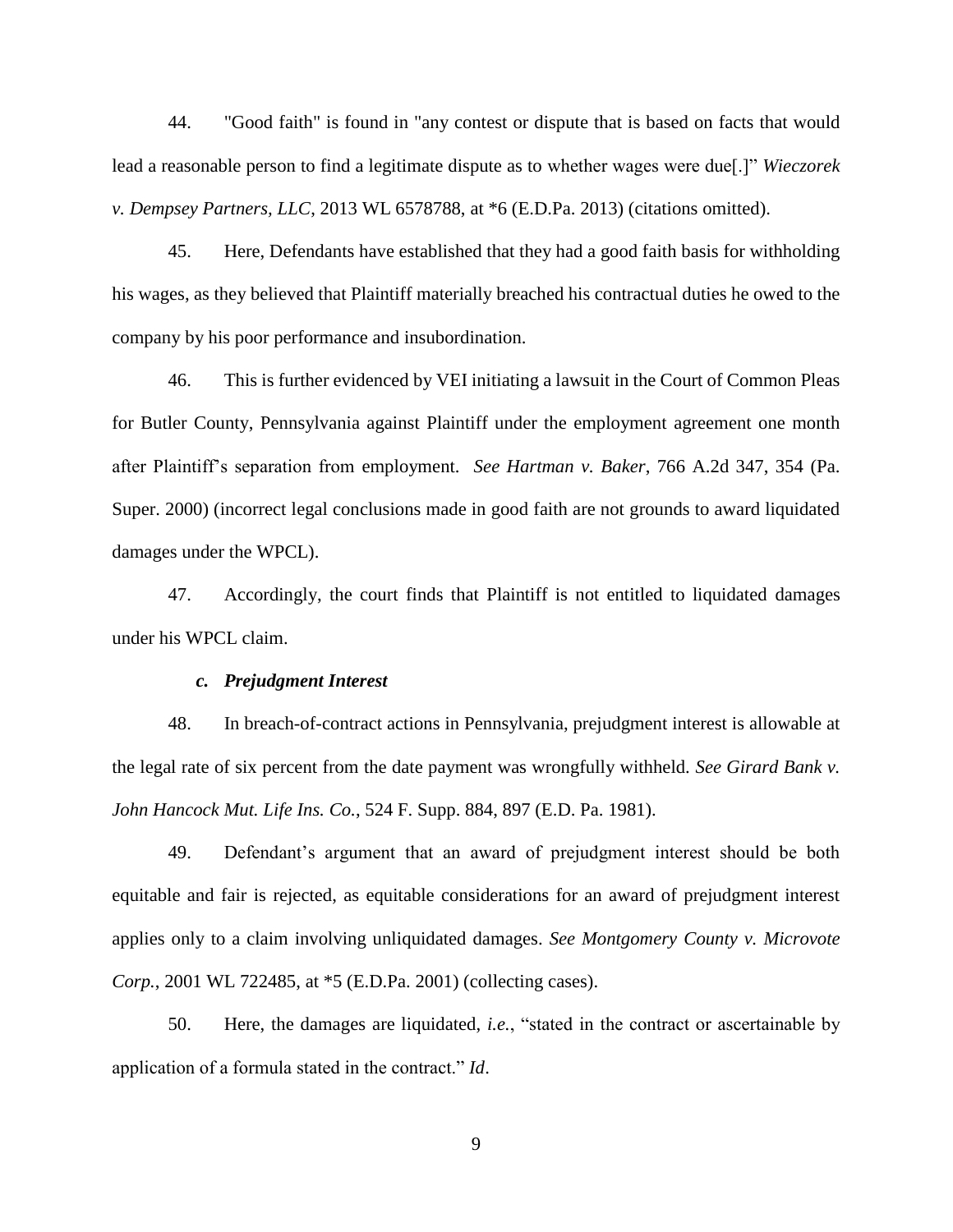51. Accordingly, Plaintiff is awarded prejudgment interest for a total of 37 months at the prevailing legal rate of 6%.

#### *d. Severance Compensation*

52. To establish entitlement to 18 months of compensation, Harris must prove that VEI terminated his employment within one year of a "change of control" as that phrase is defined by Section 3(c)(B) of his Employment Agreement.

53. Plaintiff's entire argument that there was a change in control entitling him to 18 months' severance compensation relies on dicta from this Court's previous decision stating that the stock of VEI's parent company, Vitran, was sold to Defendant Data through a Stock Sale and Purchase Agreement and that Matthew Maroun is the sole owner and member of Data, and Plaintiff's unsupported conclusion that this constitutes a change in control.

54. Plaintiff has not met his burden of proof that he is entitled to 18 months of damages due to a change in control as that term is defined in the Employment Agreement, as he points to no evidence that Vitran's directors ceased to constitute a majority of the board of directors as a result of Vitran's stock being sold to Data.

55. Data, through Matthew Maroun, did not buy any assets of Vitran Corporation, Inc., a Canadian corporation, but rather acquired Vitran Corporation, a Nevada corporation.

56. VEI argues that Harris cannot pursue any of his claims unless he waives his right to recover severance because the Employment Agreement expressly requires Plaintiff to execute a release of all of his claims as a condition to paying him severance, and because Plaintiff never executed a release, he is not entitled to severance.

57. VEI mischaracterizes the plain language of the Employment Agreement which reads: Plaintiff "agrees that if requested by the Company, he will execute and deliver a release in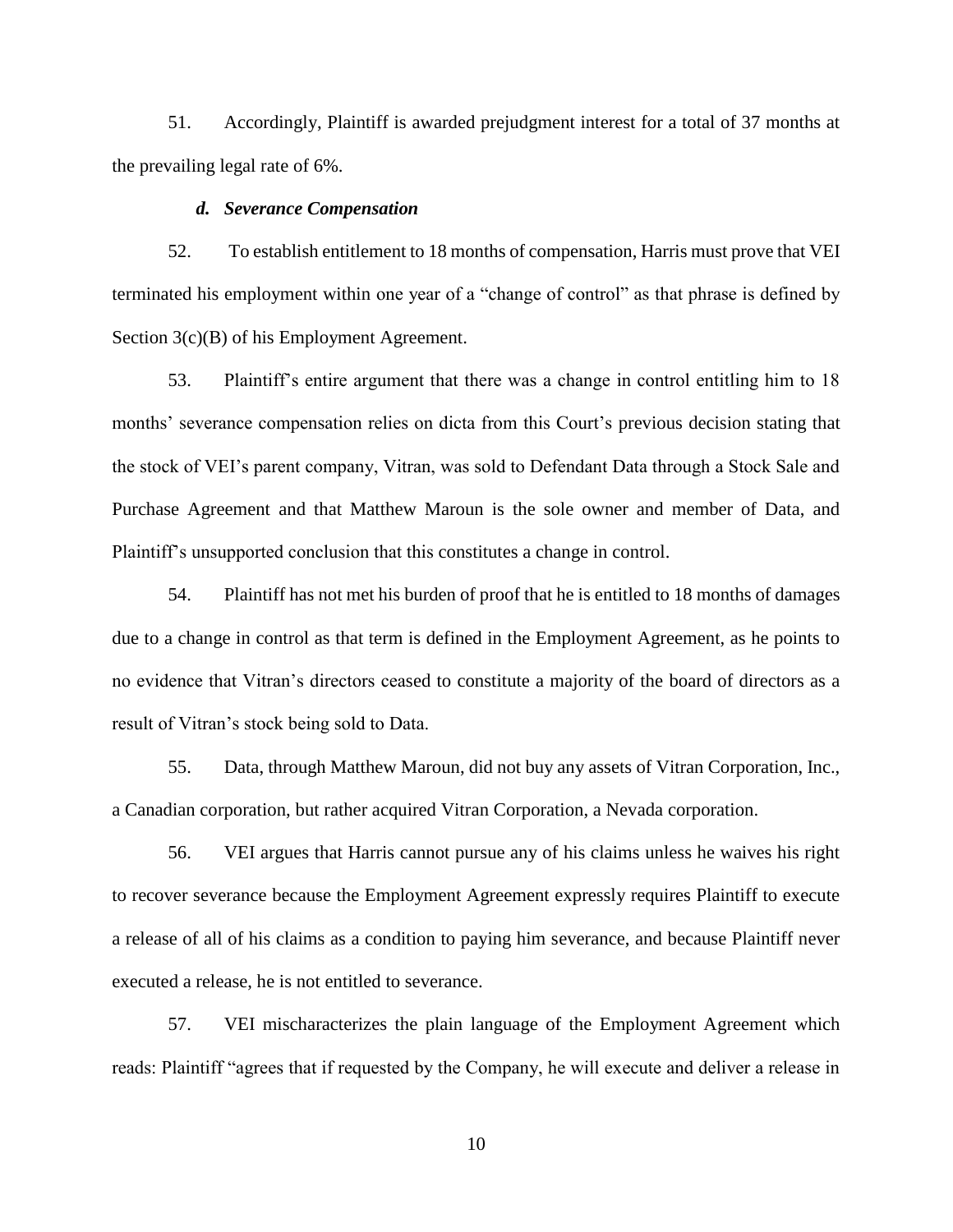favour [sic] of the Company and resignations from any position or office that he then holds with the Company or with any affiliate . . ." in exchange for the severance payments provided under the agreement. Employment Agreement at § 3(e).

58. Plaintiff is not required to execute a release of his rights to severance payments to bring suit against VEI, and further there is no evidence that VEI ever requested that Plaintiff execute any such release. Most importantly, the obligation to sign a release is conditioned upon VEI's payment of severance compensation, which was undisputedly never paid to Plaintiff.

59. Accordingly, there is no evidence of record showing that Plaintiff is entitled to 18 months of compensation, and the court finds he is entitled only to 12 months of severance compensation for being termination "without cause," as that term has been previously defined by the court, or \$250,000.

#### *e. Retention Compensation*

60. The Retention Incentive Agreement provides that Plaintiff is entitled to an amount of \$62,500 if he remained continuously employed with VEI through December 31, 2013, and an amount of \$125,000 if he remained continuously employed with VEI through April 30, 2014.

61. As previously found, the definition of the term "without cause for termination" as used in the Retention Incentive Agreement is the same as is employed in the Employment Agreement.

62. The Retention Incentive Agreement further provided that if Plaintiff was terminated "without cause for termination," he would be entitled to both amounts to be made payable within five days after Plaintiff's termination by either VEI or its Parent.

63. Therefore, the plain language of the Retention Incentive Agreement entitles Plaintiff to both the \$62,500 and the \$125,000.00 amounts, or \$187,500.